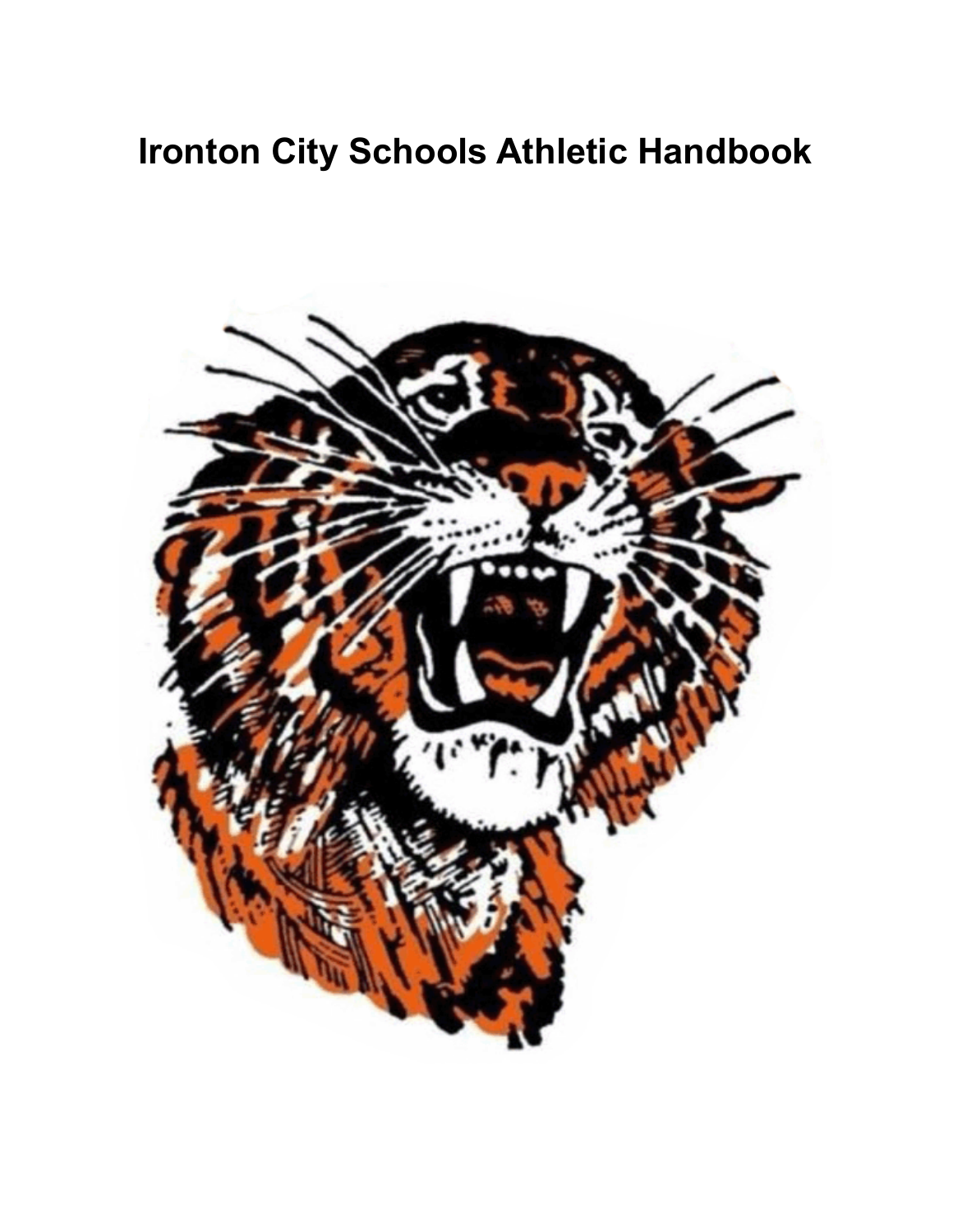**[Page Left Blank]**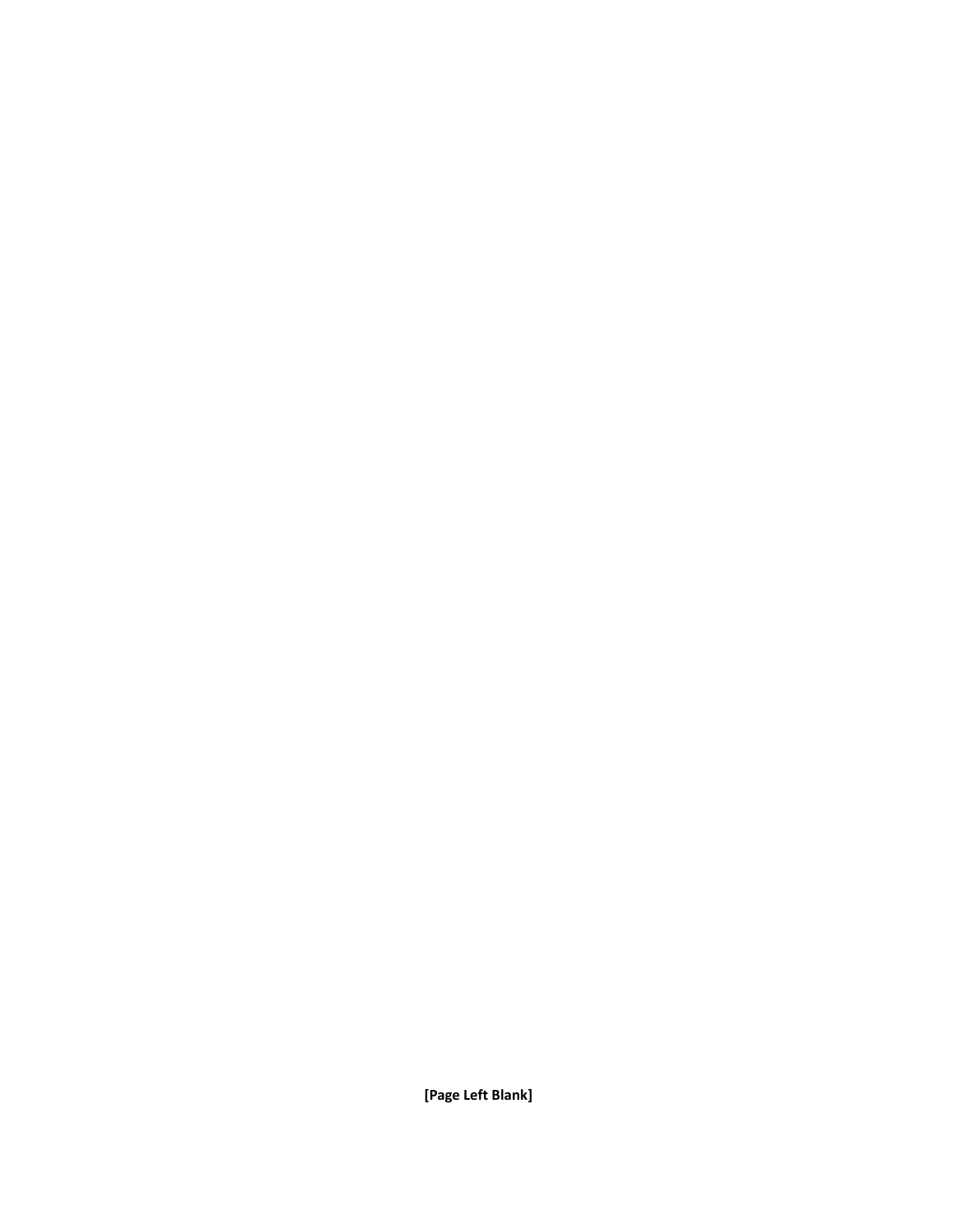# **TABLE OF CONTENTS**

| <b>PURPOSE</b>                               | 1              |
|----------------------------------------------|----------------|
| ATHLETIC PROGRAM MISSION STATEMENT           | 1              |
| ATHLETIC PROGRAM PROFILE                     | 1              |
| <b>ATHLETE DEFINED</b>                       | 1              |
| HEALTH INSURANCE/ STUDENT ACCIDENT INSURANCE | $\overline{2}$ |
| PHYSICAL EXAMINATIONS                        | $\overline{2}$ |
| ACKNOWLEDGEMENT OF RISKS                     | 3              |
| <b>CONCUSSIONS</b>                           | 4              |
| CODE OF CONDUCT                              | 5              |
| SOCIAL NETWORKING SITES                      | 6              |
| <b>TEAM RULES</b>                            | 6              |
| <b>ELIGIBILITY</b>                           | 6              |
| ATHLETIC TRANSFERS & RESIDENCY REQUIREMENTS  | 8              |
| <b>PARTICIPATION</b>                         | 8              |
| ATTENDANCE, TARDINESS, MEDICAL EXCUSES       | 8              |
| WHAT MUST BE DONE BEFORE YOUR FIRST PRACTICE | 9              |
| WHAT MUST BE DONE BEFORE YOUR FIRST CONTEST  | 9              |
| <b>PRACTICE &amp; PARTICIPATION</b>          | 10             |
| ATHLETIC TRAINER AND REPORTING INJURIES      | 10             |
| <b>CUT OFF DATE</b>                          | 10             |
| CONFLICTS BETWEEN ACTIVITIES AND DUAL SPORTS | 11             |
| CUTS/QUITTING A SPORT REMOVAL FROM A TEAM    | 11             |
| <b>TEAM SELECTION POLICIES</b>               | 12             |
| <b>CHEERLEADERS</b>                          | 12             |
| TRANSPORTATION                               | 12             |
| <b>GROOMING AND APPEARANCE</b>               | 13             |
| SUMMER PROGRAM PARTICIPATION                 | 13             |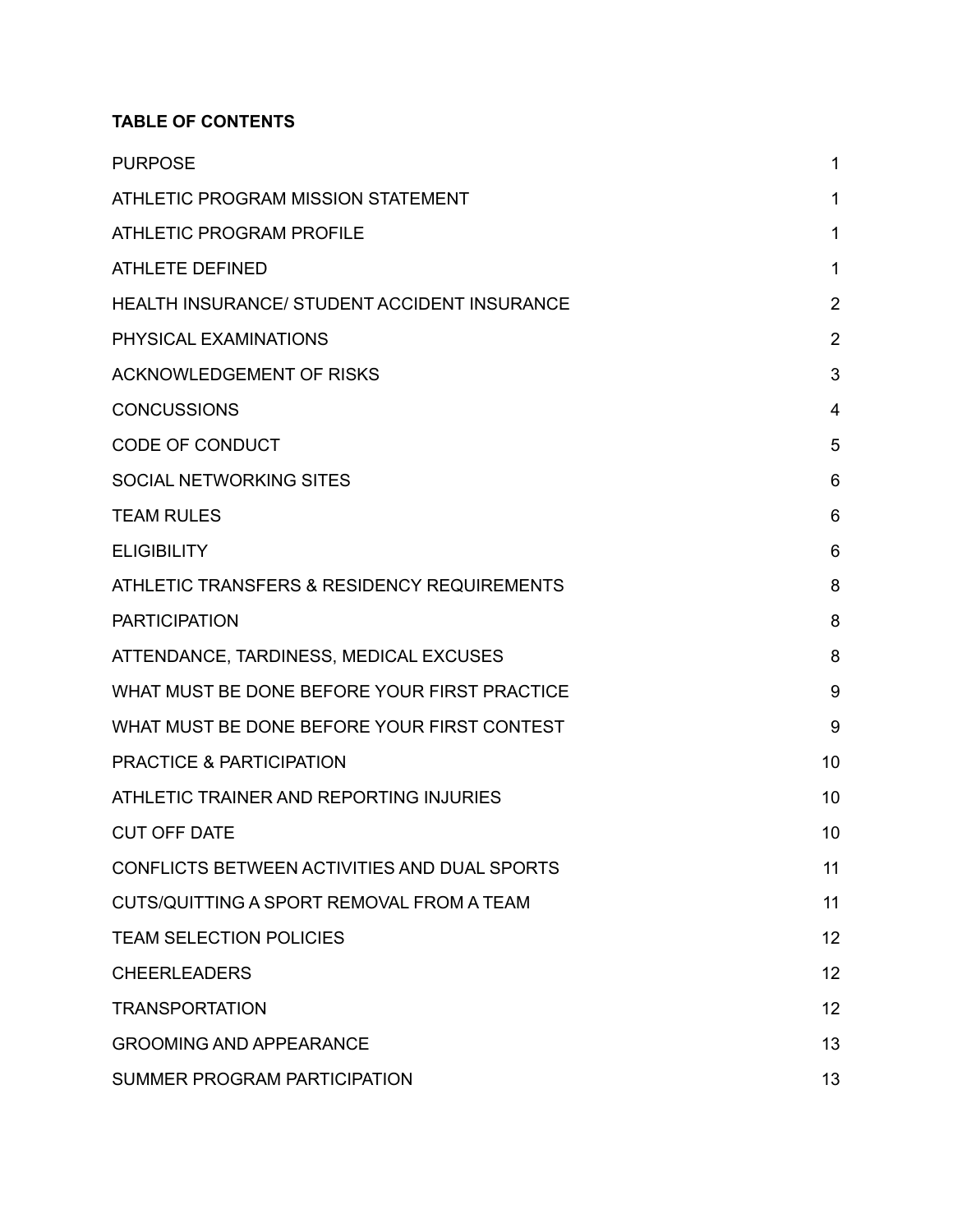| <b>WEIGHT ROOM</b>                      | 13 |  |
|-----------------------------------------|----|--|
| PRE-SEASON PARENT MEETING               | 13 |  |
| <b>ATHLETIC AWARDS</b>                  | 13 |  |
| THE NEXT STEP                           | 14 |  |
| <b>COMMUNICATION</b>                    | 14 |  |
| SPORTSMANSHIP PHILOSOPHY AND GUIDELINES | 15 |  |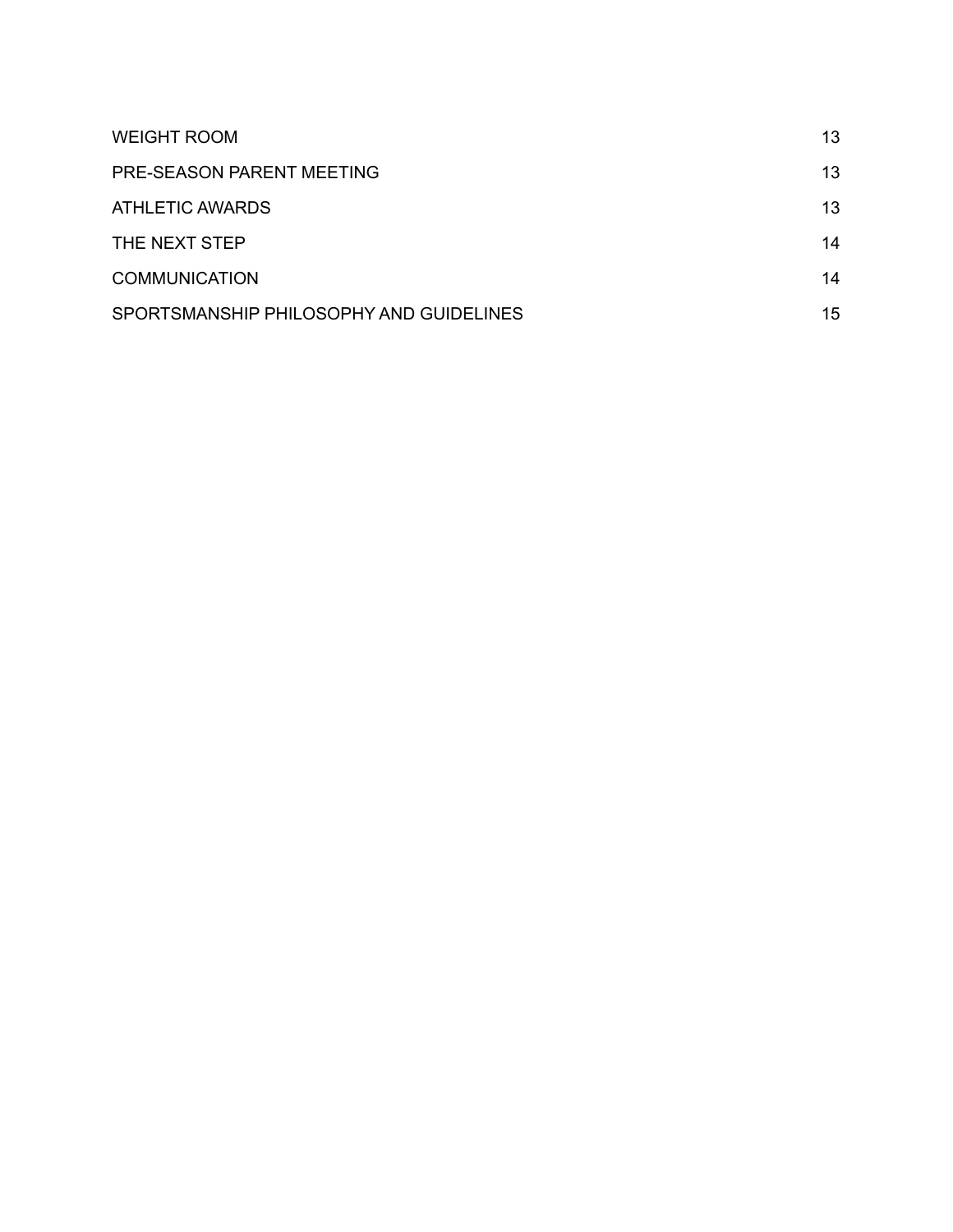This handbook is presented to you because your son/daughter has indicated a desire to participate in interscholastic athletics, and you have expressed your willingness to permit him/her to compete. The Ironton City Schools athletic department believes that a dynamic program is vital to the educational development of a student. It's athletic program will provide a variety of experiences to aid in the development of favorable habits and attitudes in students that will prepare them for adult life.

The Ironton City School district is very proud of the wide variety of opportunities for athletic participation. These opportunities are believed to be a critical part of a students total development as they assist in the building a positive character and leadership traits.

Young people learn a great deal from their participation in interscholastic athletics. Lessons in sportsmanship, teamwork, competition and how to win and lose gracefully are integral parts of each team in our athletic program.

Likewise, it is felt that you have committed yourself to certain responsibilities and obligations. It is the athletic departments intent to this handbook to acquaint you with the policies that are necessary for an organized program of athletics. This handbook originated for prospective athletes and their parents/guardians to become familiar with the interscholastic athletic code of conduct and the policies of the Ironton City School athletic department. These rules need broad-based community support to be fully effective. This is only achieved through the communication amongst all parties involved. It is our hope that this handbook serves as a means to accomplish this objective.

Yours in sports,

Trevon Pendleton Athletic Director Phone 740-532-5235 Fax:740-533-6027 trevon.pendleton@tigertown.com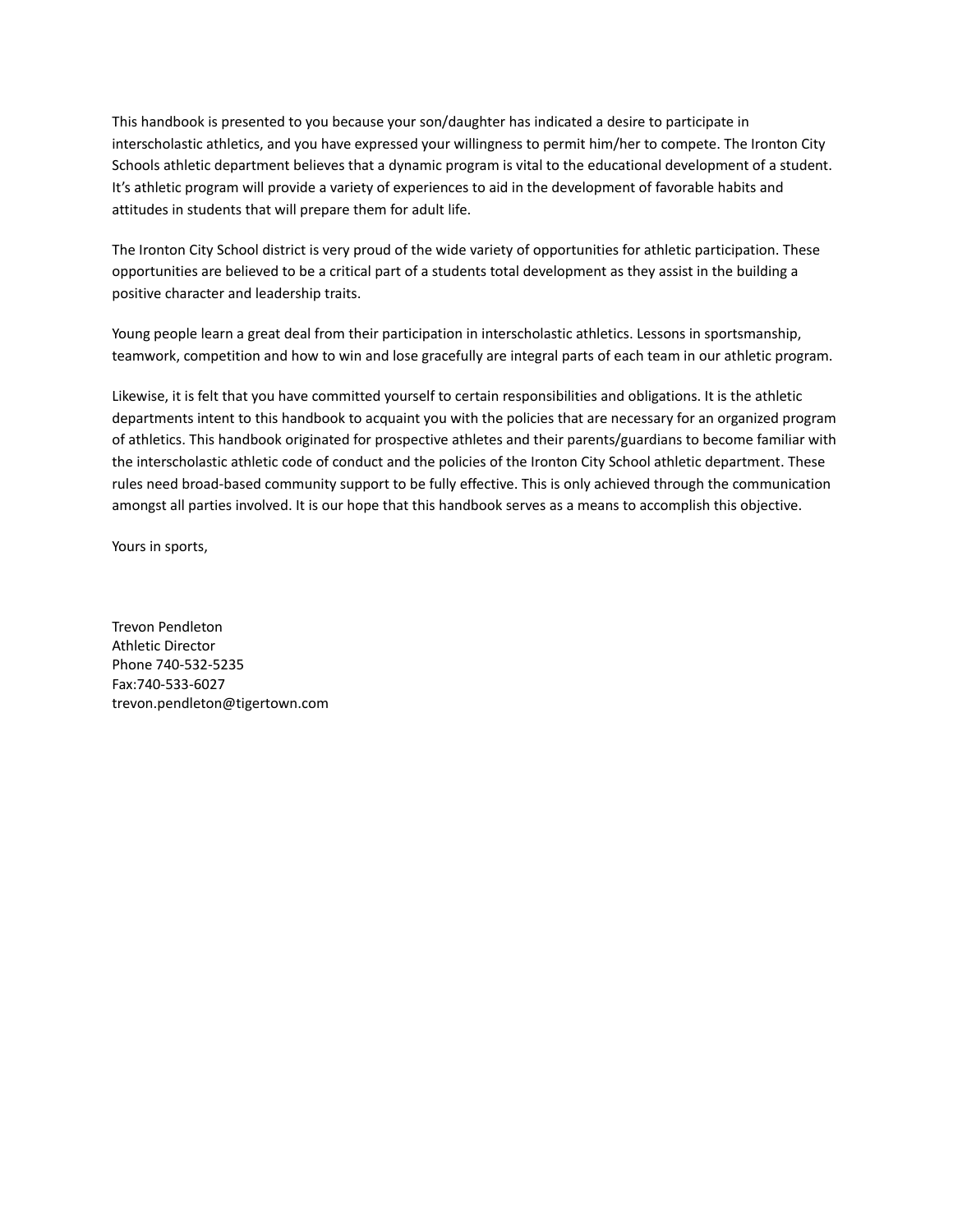### <span id="page-5-0"></span>PURPOSE

This athletic handbook is designed to explain and to inform athletes and their parents or guardians of the rules, regulations and policies relative to participation in the scholastic activities at Ironton City Schools. Participation in high school athletics is a privilege which carries with it varying degrees of honor, responsibility and sacrifice. Since athletic competition on high school teams is a privilege and it's not a right, those who chose to participate will be expected to follow the code of conduct established by the administration, and other specific rules for their support. Authority for the conduct of athletics in Ohio is governed by the Ohio High School Athletic Association (OHSAA) via the principles of member schools. The principal is assisted by the athletic directors and head coaches. As stated in the OHSAA bylaw: any school may establish their own set of guidelines above and beyond those set by the state. The Athletic Department and administration needs and depends on parent/guardian help and cooperation to aid coaches and athletic directors in promoting a successful athletic program. Athletes represent their school and student body. Athletes are to conduct themselves in a manner that is becoming too Ironton City Schools and the community.

# ATHLETIC PROGRAM MISSION STATEMENT

Ironton City Schools is dedicated to provide a comprehensive athletic program emphasizing sportsmanship, moral character, team spirit, self-discipline, individual and team commitment, school loyalty, and competitive athletic interaction. The athletic program will be designed to allow for the greatest number of student participation possible while encouraging academic excellence through high school academic standards.

# ATHLETIC PROGRAM PROFILE

Ironton City Schools support sports for girls and boys. All students with sufficient ability are eligible to participate, provided they meet the established scholastic standards and conduct requirements.

High school girls are offered several sport programs which include cross country, golf, tennis, and volleyball in the fall; bowling, swimming and basketball in the winter; softball and track in the spring. Boys are offered sport programs which include cross country, golf, tennis and football in the fall; bowling, wrestling and basketball in the winter; and baseball, tennis, and track in the spring. Cheerleading is offered in the fall and winter. Ironton High School is a member of the Ohio Valley Conference (OVC). Members of the conference are Chesapeake, Dawson Bryant, Fairland, Gallia Academy, Ironton, Portsmouth, Rock Hill, South Point.

# ATHLETE DEFINED

The Ironton City School district athlete is defined as all young men and women who represent a team that engage in interscholastic competition of OHSAA sanctioned sports and further includes student managers, athletic training student assistance, videographers, statisticians, and cheerleaders.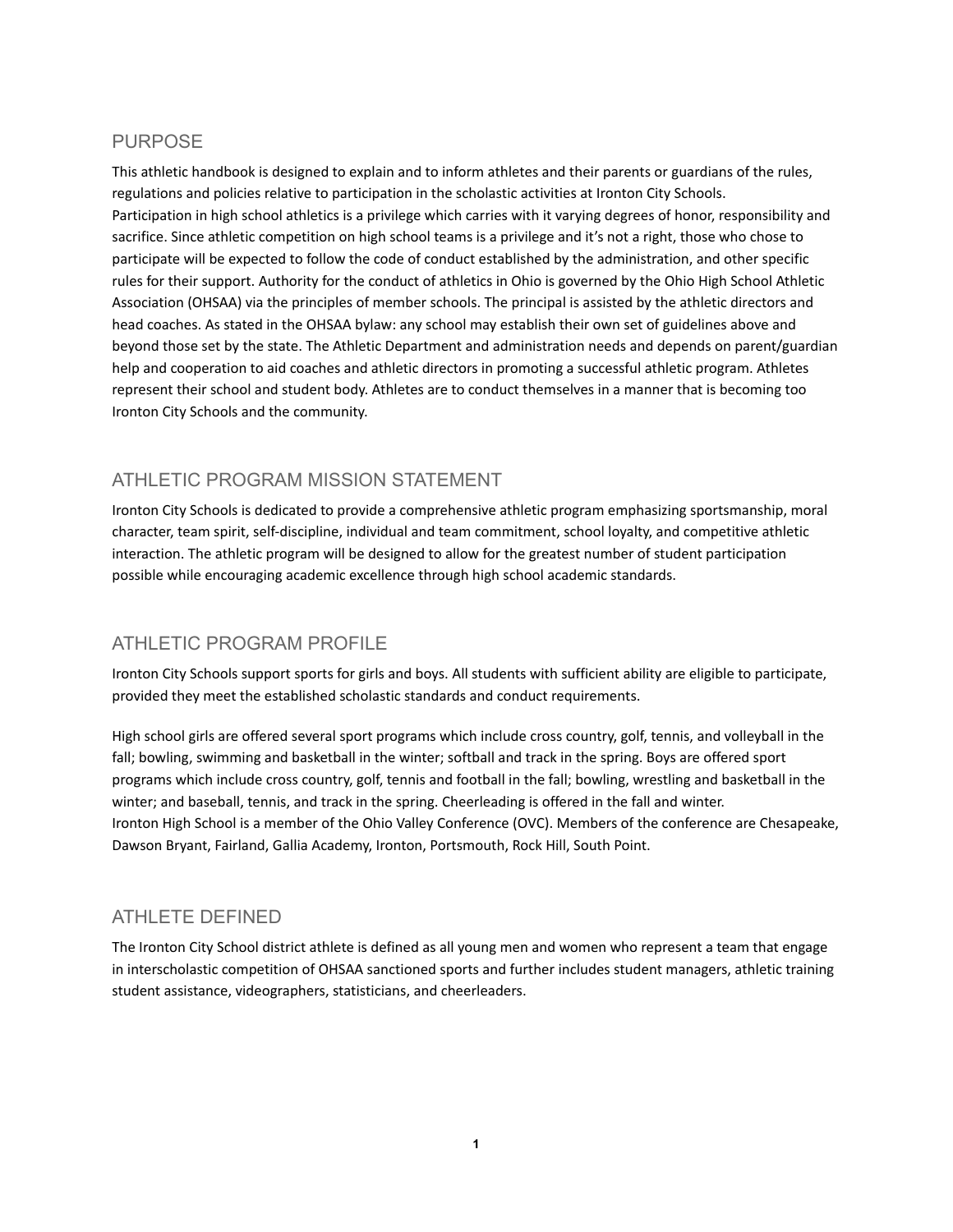### SPORT SEASON DEFINED

Each sport season is defined by the OHSAA bylaws. Each sport season begins with the first day of authorized practice and concludes on the date on which the team is eliminated from the OHSAA state tournament series.

### HEALTH INSURANCE/ STUDENT ACCIDENT INSURANCE

Ironton City Schools administrators, coaches and athletic trainers are safety conscious and are trained to instruct athletes in the safe and proper techniques of the particular sports; however due to the nature of athletic activities, injuries do occur. The school provides the opportunity for participation while a parent retains the right of denial for such participation.

**Students who plan to participate in athletics must have adequate insurance through their family insurance or** carry student insurance to cover the cost of injuries. Ironton City Schools does not carry a second level insurance **to cover student injuries and/or to cover loss or damage to a student's personal property.**

Parents/Guardians will be responsible for all medical costs associated with the athletic participation. The insurance section on the OHSAA physical/consent release certificate must be completed and the athletic office should be notified of any changes in status. Ironton City Schools does not provide accident insurance for its athletes. The Athletic Department strongly advises that parents purchase insurance to cover athletic injuries and the cost of treatment. All student athletes are given the opportunity to purchase this accident insurance plan. This is an accident insurance that is purchased by the family and all interested parents should purchase a policy before their athletes practice begins during the season. Forms for this accident insurance are available at the Ironton City Schools athletic office, high school main office, and guidance office.

# PHYSICAL EXAMINATIONS

Every student athlete is required by the Ironton City School District and the OHSAA to have a current physical examination by, or shall provide certification from, a physician holding an unlimited license to practice medicine who shall clear the student for athletic participation using the current OHSAA pre-participation evaluation form and a consent/release certificate completed and on file with the athletic office prior to the first practice of any sport. Ironton City Schools athletic department requires that the student athlete have the physical on file prior to the first workout/open facility each year. Physical examinations and submitting the completed forms to the coaching staff and or athletic directors are the responsibility of the athlete and his/her parents/guardians.

All athletes, including cheerleaders, must have a current physical exam on file in order to participate in practice and events. Physicals are good for one calendar year from the date they are obtained.

EXCEPTION: if a student obtains a physical exam between May 1 and June 1 that physical will be good for not only a calendar year but the entire school year.

Current OHSAA physical forms are available at the Ironton Athletic Department and on the Ironton City Schools Tigertown website, and at the high school main office.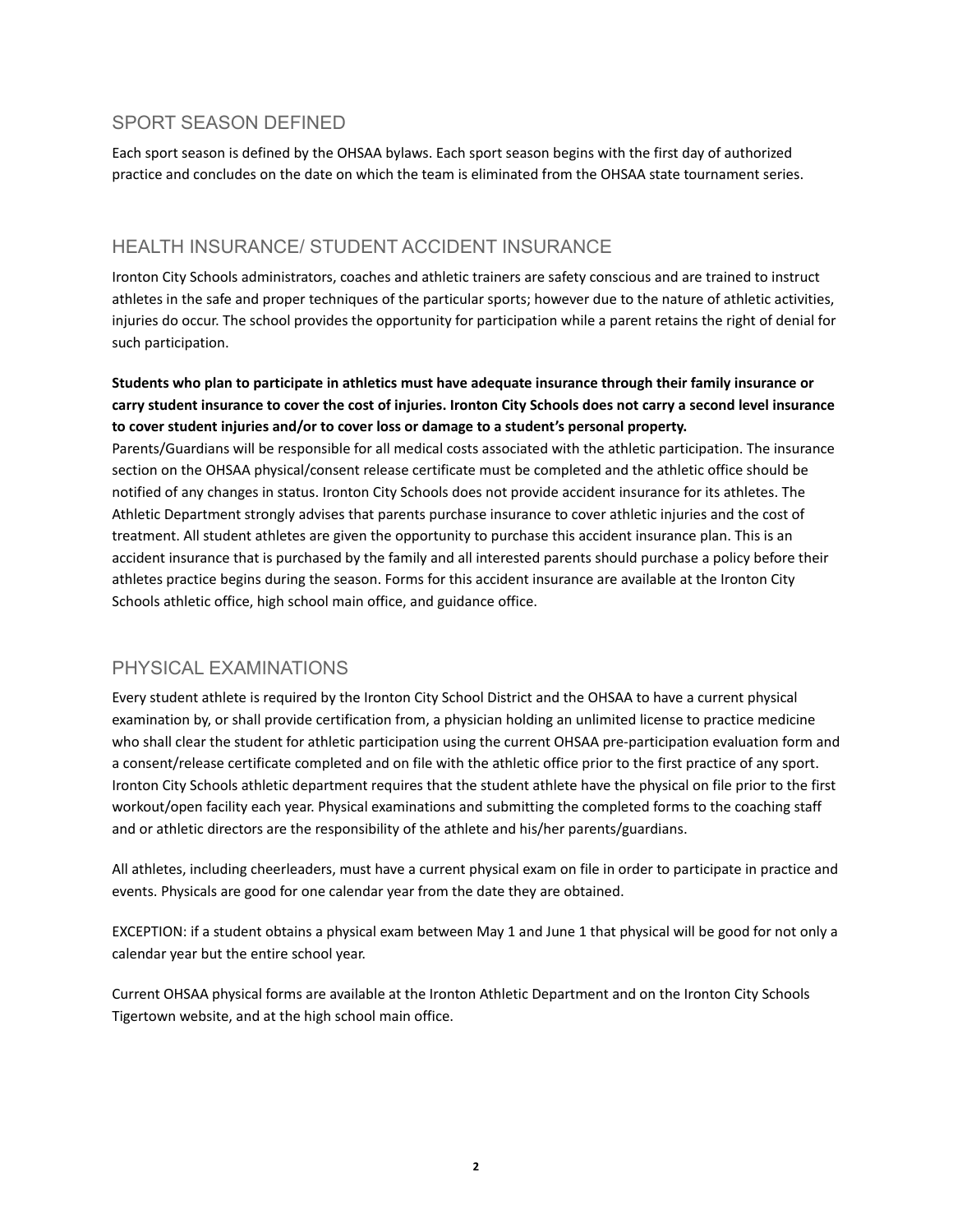### ACKNOWLEDGEMENT OF RISKS

When participating in any type of athletic activity, there is always a possibility that an injury can occur. Statistically, an athlete will suffer at least one injury during their athletic career that requires that he/she misses a number of practices and or games.

There are several types of injuries that can force an athlete to miss practices and/or games. Some of the more common injuries that occur in athletics are strains(stretching or tearing of a muscle and tendon tissue) , sprains ( stretching or tearing of ligaments), and contusions ( bruises of soft tissue or muscle tissue).

These three types of injuries can vary in their severity. In the case of mild strains, sprains, and contusions, the athlete will feel some discomfort but will be able to continue in athletics. In severe cases of strains, sprains and contusions, the athlete may miss a large amount of time participating in his or her sport. Some severe injuries may need to be surgically repaired and require an extended period of physical therapy.

Athletes can also experience more serious injuries such as fractures, dislocations, concussions, internal injuries, spinal injuries, or death. Fortunately most of the injuries that occur with athletics are mild strains, sprains and contusions and the athlete miss little or no participation. It is important to remember that statistically, athletes are much safer than those who participate in riskier types of physical activity. Athletes can decrease their chances to be injured by adhering to the following guidelines.

- 1. Use the proper athletic techniques that are taught by the coaches.
- 2. Condition properly during the preseason and work to stay in condition.
- 3. Get proper rest and nutrition.
- 4. Refrain from risky behavior on the athletic field or in the locker rooms.
- 5. Wear proper fitting protective equipment.
- 6. Keep all protective equipment in working order.
- 7. Stay alcohol and drug free.

Remember that some serious or severe injury still occurs when the athlete follows the above guidelines. However those who disregard the above guidelines are at a greater risk to sustain a serious or severe injury.

Athletic participation benefits people by teaching self-esteem, team unity, proper health and fellowship. Many people agree that the benefits of participating in athletics outweigh the potential risks. The coaching staff of the Ironton City School District wants it's athletes and parents/guardians to understand that there is a risk involved with participating in athletics. The coaching staff will continue to teach and practice only those techniques that promote safe participation, But the staff realizes that some athletic injuries will continue to occur. The staff hopes that the athletes and parents/guardians alike will take the time to learn more about athletic injuries and how to best avoid them. It will take a team effort from coaches, athletic trainers, athletes and their parents/guardians to continue to provide safe participation for all those involved. We hope that we can count on your support in this endeavor.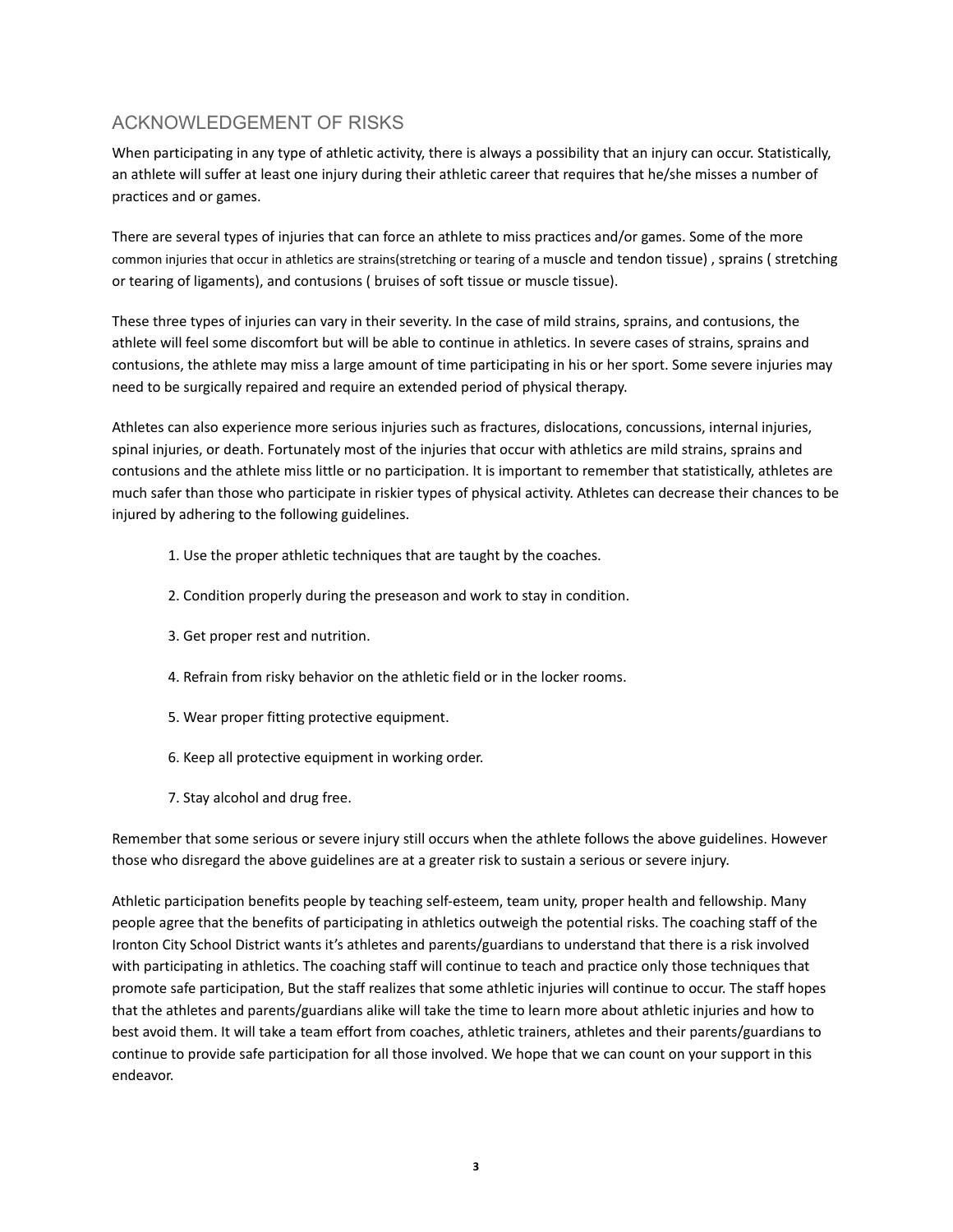### **CONCUSSIONS**

*"Any athlete suspected of having a concussion should be evaluated by an appropriate healthcare professional that day. Any athlete with a concussion should be medically cleared by an appropriate healthcare professional prior to resuming participation in any practice or competition".*

The language above appears in all National Federation sports rule books as part of the suggested guidelines for the management of concussion. It reflects a heightened emphasis on the safety of athletes suspected of having a session, especially since the vast majority of concussions do not involve a loss of consciousness in us. The following suggested guidelines provide the technicalities with an athlete in a contest or a practice in an OHSAA recognized sport sustains an apparent concussion.

- 1. No student athlete should return to play or practice on the same day the student suffers a confirmed concussion.
- 2. Any student athlete suspected of having a concussion should be evaluated by an appropriate healthcare professional that day.

a. If it is confirmed during a contest or practice by the schools healthcare professional that the student did not sustain a concussion or head injury, the healthcare professional shall issue clearance to return to play. If the event occurred during the contest which continued, the head coach may advise the officials during an appropriate stoppage of play, and the student athlete may re-enter.

b. If the event occurred during a contest, the contest concludes, and the healthcare professional did not clear the student athlete for return to play the student athlete should be subject to an appropriate return to play protocol which includes clearance to return to play, in writing, by healthcare provider, and should not be issued on the same day on which the athlete was removed from play.

Any student athlete with a confirmed concussion or head injury should be medically cleared by an appropriate healthcare provider prior to resuming participation in any practice or competition. After medical clearance by an appropriate healthcare provider, return to play should follow a step/wise protocol with provisions for the delay of the return to play based upon the return of any signs or symptoms.

ImPACT-Immediate Post Assessment and Cognitive Testing All athletes will be given a 20 minute baseline test on the computer at the beginning of their first season at Ironton high school. If an athlete has a concussion, they retake the test. It is suggested that the initial evaluation is 24 to 72 hours after injury. If ImPACT results are abnormal or the athlete remains symptomatic, follow up evaluations should be conducted at approximately five day intervals.

Post concussion's test results are compared to the baseline test. The clinical use and analysis of ImPACT is an integral part of the protocol which assists clinicians in their evaluation process of the recovery and in return to play decisions.

The IMPACT test will be administered by the Athletic Trainer prior to summer pre-season meetings for teams. Dates will be given in advance when availability occurs to All Head Coaches and staff to communicate with athletes.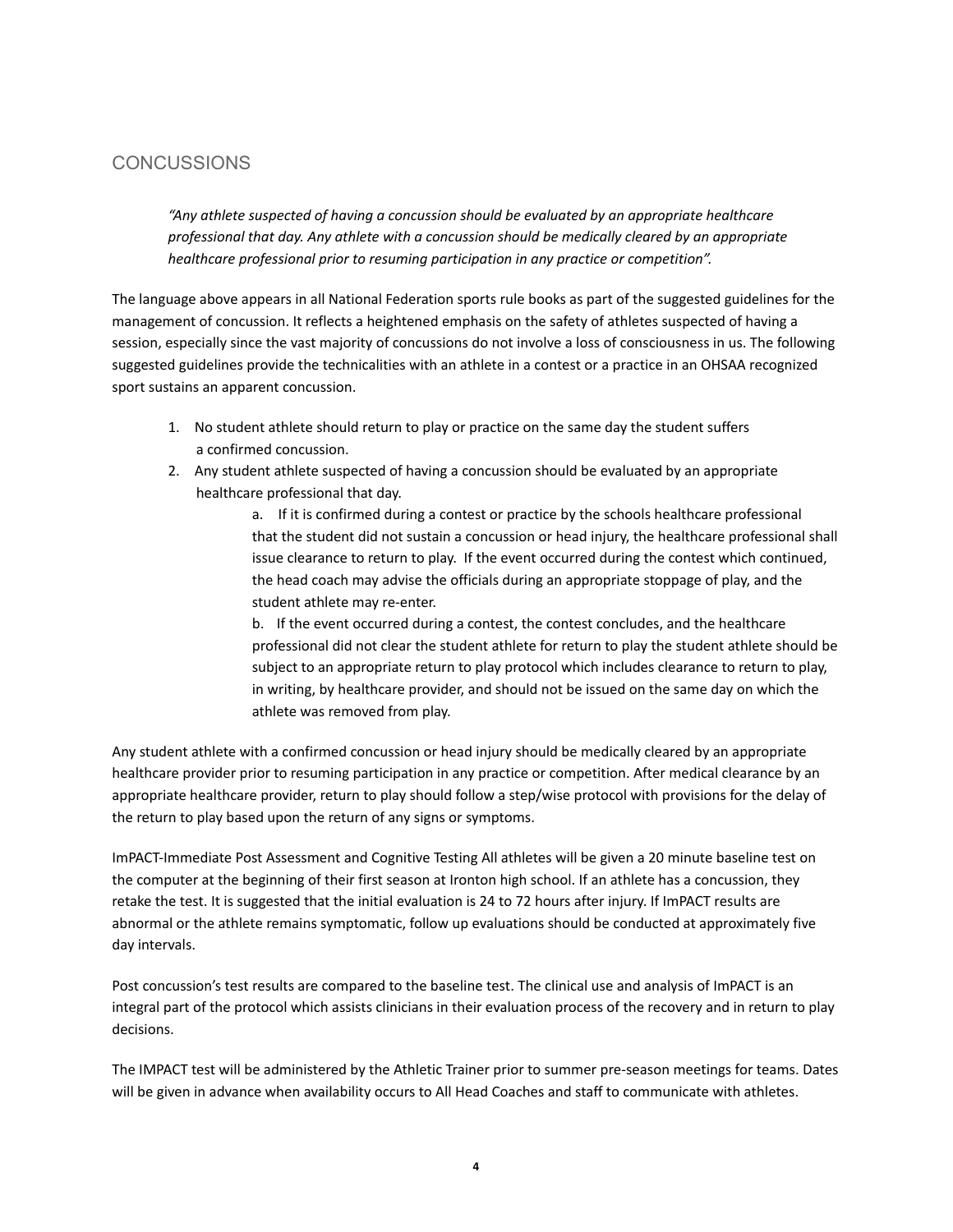# <span id="page-9-0"></span>CODE OF CONDUCT

A student who is a member of a Ironton High School athletic team in any capacity ( athlete, cheerleader, student manager, athletic training student assistant, statistician, or videographer) must be willing to assume the responsibilities that go along with being a member of a team and wearing the orange, black, and white. The student body, the community and others often judge our school by how our student athletes conduct themselves both on and off the field, and in season and out of season. Student athletes and athletic support personnel are role models and therefore are expected to be positive examples in school citizenship, scholastic effort, leadership, and in personal appearance.

The conduct of participants in athletics at Ironton High School, in or out of school, shall be such as not to reflect discredit upon his/her school, nor create a disruptive influence on the discipline, good order, morale or educational environment in his/her school areas of concern, such as, but not all inclusive are: (1) tobacco use in any form, (2) vape pens/dab pens/electronic vapes, e- cigarettes, (3) use of drugs, depressants, stimulants, or any controlled substance, (4) use of performance enhancing drugs, (5) verbal harassment, (6) sexual-harassment, (7) theft, (8) vandalism, or (9) sexual violations.

Acting in a manner that brings embarrassment or shame to yourself and/or your school, or that negatively impacts the reputation of yourself or your school shall be cause for disciplinary action by the school administration. Examples of such conduct include any illegal activity; any non-illegal activity that is lewd, vulgar, obscene, indecent, or that portrays sexual conduct done in a manner whereby the community learns of such activity, or any activity that degrades, demeans, or disparages any coach, activity sponsor, school official or student.

Any student involved in assault, possession of a weapon, intimidation towards staff or students, arson, theft, vandalism, falsifying school records, drugs, alcohol, fighting, extortion, hazing and other similar serious violations will be subject to immediate suspension pending a hearing of the facts to determine the schools course of action.

It is expected that students will follow common rules of courtesy. Violations of rules of common courtesy include the failure to follow staff members directions, talking back to a staff member in the use of abusive or obscene language directed toward a staff member.

Students are prohibited from wearing messages on clothing, jewelry and personal belongings that relate to drugs, alcohol, tobacco, weapons, violence, sex, vulgarity, or that reflect upon persons because of their race or ethnic group.

The school personnel shall enforce all rules and regulations as described in the student code of conduct for athletes. All rules regarding behavior and/or training as outlined in the OHSAA regulations apply. The code will be reinforced by the coach of each sport during the year. Parents/guardians and athletes are required to sign the acknowledgement, consent, injury awareness and disclosure documents stating that they understand the code and the athlete is subject to disciplinary measure should he/she violate the code.

Evidence of violations of the code may be determined by but not limited to the following: established charges filed by law-enforcement officials or agencies, observation by members of the athletic staff, faculty or staff member or administrator, or by the admission of the offender.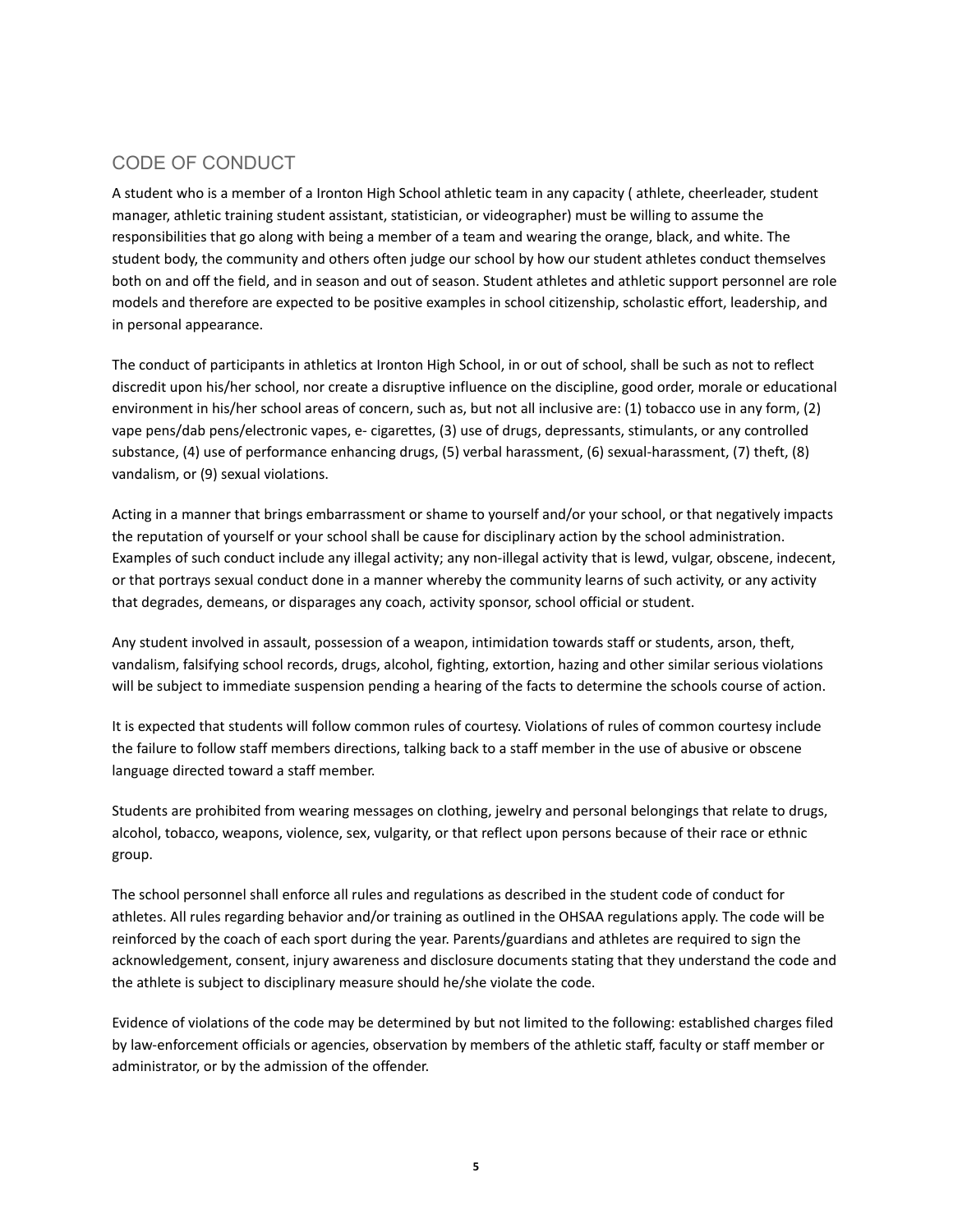Any alleged violation of the code should be reported to the principal or his/her designee and then is to be followed by an investigation by any or all of the following people: coach, sponsor, athletic director, principal or his/her designee. The student shall be suspended from their team while the investigation is ongoing.

We understood that the code of conduct policy is in effect twenty-four (24) hours a day, twelve (12) months a year. Furthermore, violations of the code are cumulative from season to season and year to year throughout the student/athletes high school career.

The coach may make team specific rules that are more restrictive than this code. Such rules must be approved by the athletic director prior to the information and on file in the athletic office. Once approved, these rules must be provided to team members and their parents/guardians in writing. A copy of these teams specific rules will be made available to the school board.

### SOCIAL NETWORKING SITES

Student athletes are responsible for information contained in written or electronic transmissions (e.g. mail) and any information posted on a public domain(e.g. Internet, chat room, blogs, Twitter, Facebook, YouTube, Snapchat, Instagram). Inappropriate or embarrassing information or pictures should not be posted in any public domain. Student athletes are not precluded from participation in such online social networks; however, student athletes should be reminded that they serve as representatives of their team, the athletic program and their community.

Texting, tweeting and use of other social networks to disparage or criticize the team, other students, opponents, coaches or other school personnel is inappropriate behavior and unbecoming of an Ironton city school student athlete. Any individual identified on a social networking site which depicts illegal or inappropriate behavior will be considered in violation and subject to athletic discipline or suspension per policy guidelines.

# <span id="page-10-0"></span>TEAM RULES

A coach may make team specific rules. Such rules must be approved by the athletic director prior to the implementation and on file in the athletic office. Once approved, these rules must be provided to team members and their parents/guardians in writing. A copy of these terms' specific rules will be made available to the school board.

### <span id="page-10-1"></span>**ELIGIBILITY**

Academic Eligibility Grades 9-12: to be eligible, a student athlete must receive a passing grade in minimum of five credit courses or the equivalent in the immediately preceding grading period.

Eligibility Periods: For the purpose of academic eligibility, there will be an eligibility period after each nine weeks grade is checked. Should a student have not passed their five credits throughout a nine week grading period, they are ineligible for the next nine week grading period, five days after the nine weeks grades have been turned in.

Grade Checks: Each athletes' grades will be checked approximately every two weeks by the coach and/or athletic director so that there may be a joint effort between the coach and the athlete to maintain their grades throughout a given season.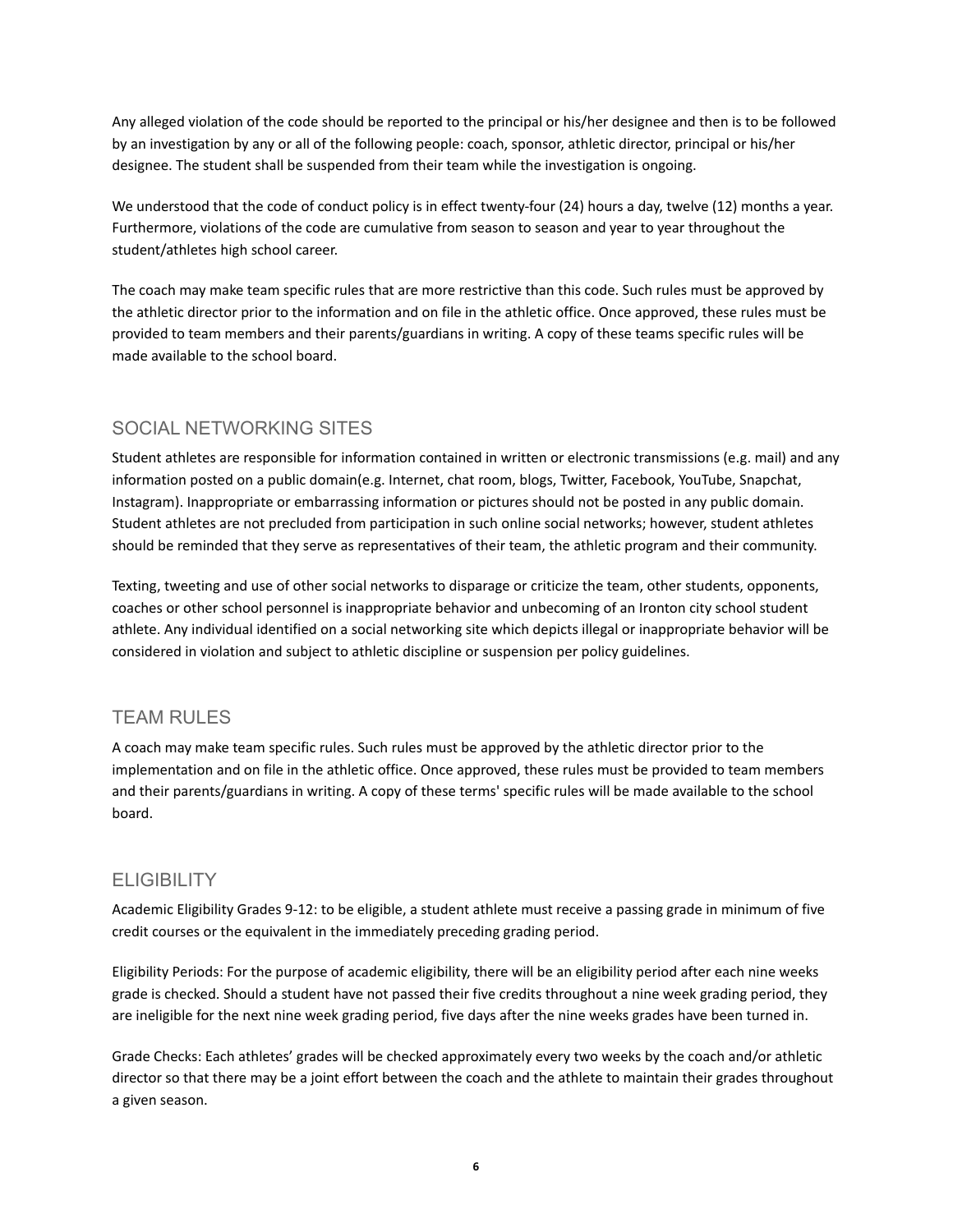Tutoring: Students participating in any sport, extra or co-curricular activity, who receive a "D" or an "F" on an interim report or on a 9 weeks report card, must attend 2 hours of tutoring per week. If a student does not attend the required 2 hours, they are prohibited from participating until all time is made up. They are required to attend tutoring until the activity season is complete, or until the next interim report, or 9 week report card.

Conditions of Ineligibility: during the period of an eligibility, a student shall not be permitted to dress or travel with the team, be seated with the team at a game or participate with a team or group at any planned performance or public competition. However, the student shall be permitted to practice with the team at the coach and/or athletic directors discretion.

College Credit Plus (CCP) Student: Academic standing requirements apply to college credit plus students, within the framework of the academic calendar of the college or university through which they are taking courses.( their eligibility will be determined at the midpoint and end of the respective academic quarter or semester)

Special Eligibility Concerns For Athletes: As Ironton City Schools is a member in good standing of the Ohio High School Athletic Association, we follow all athletic rules and regulations prescribed by the OHSAA. Therefore, all athletes must maintain OHSAA standards, academic and otherwise, in order to remain eligible.

It is highly recommended that any student athlete considering participating in college level athletics upon graduation from high school consult with both the guidance counselor and athletic director to become knowledgeable of special college entrance and eligibility requirements for such participation.

Parents and students share the responsibility to comply with scholarship standards. Therefore, a student should be advised not to drop a class without first consulting with the athletic administrator to determine whether it will affect athletic eligibility.

Incompletes: An incomplete course at the end of a grading period or semester counts as a failure until deficiency has been removed.

#### **DISCIPLINARY ELIGIBILITY**

Any student who is suspended from school for any disciplinary reasons shall not be permitted to participate in any extracurricular activities for one day for each day of suspension up to a maximum of five days following his/her return to school (coaches Discretion). During this time it is expected that the student will demonstrate intent to seriously pursue his/her academic education and fulfill his/her responsibilities as a student to the rules and regulations of the school.

Any student who is expelled from school for any disciplinary reasons shall not be permitted to participate in an interscholastic athletic contest.

Any athlete who has been ejected from an OHSAA contest for an unsportsmanlike act shall be suspended from the next inter-school contest at that level of competition and all other inter-school contests at any level in the interim, in addition to any other penalties assessed.

SUSPENSIONS BY DUE PROCESS: A school due process suspension (out of school) makes a student athlete ineligible for competition and practice in any activity for the duration of the due process.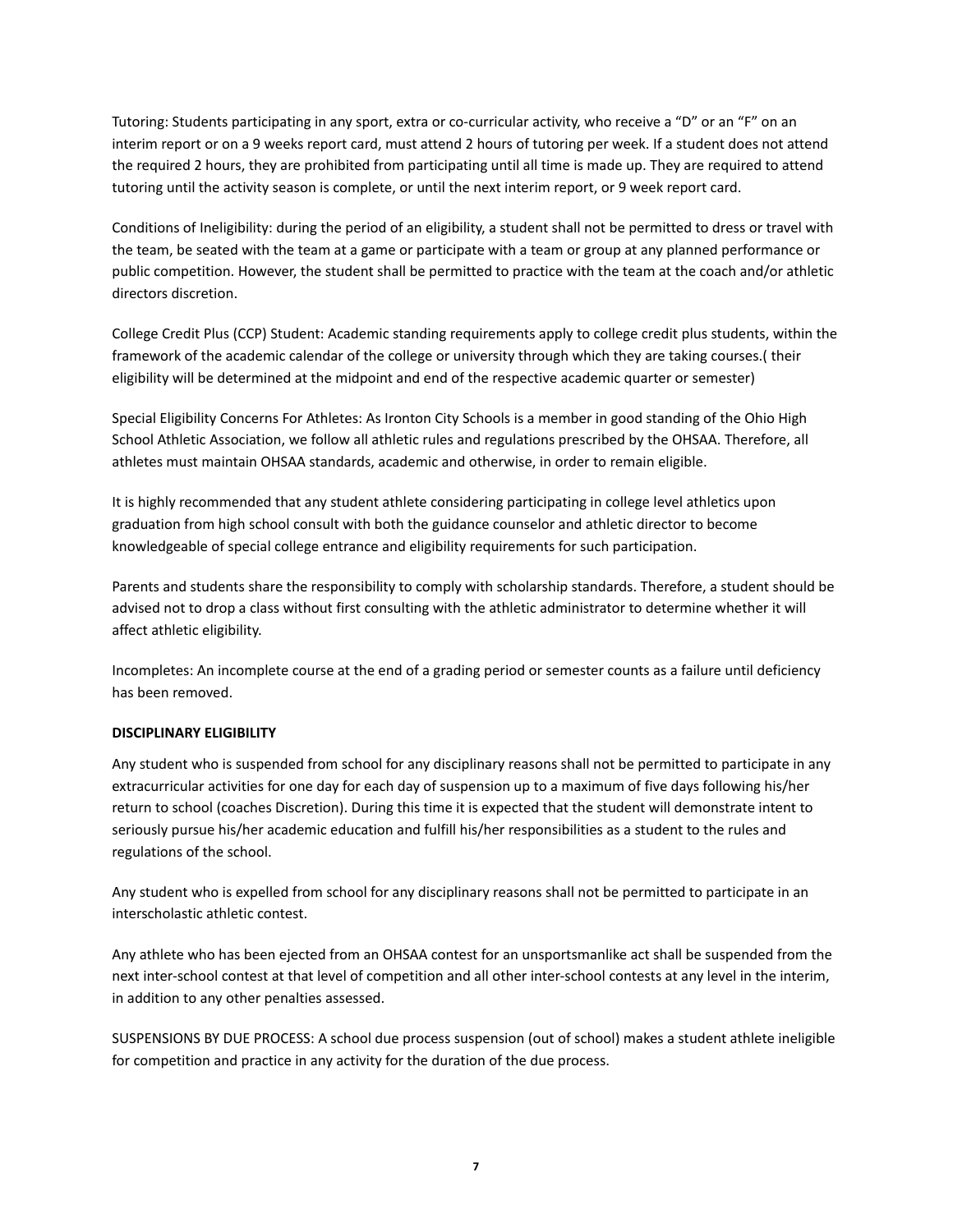# <span id="page-12-0"></span>ATHLETIC TRANSFERS & RESIDENCY REQUIREMENTS

If a student transfers at any time after the fifth day of the student's ninth grade year or after having established eligibility prior to the start of school by playing in a contest (scrimmage, preview/jamboree, Foundation game or regular season/tournament contest), the student shall be eligible, insofar as transfer is concerned, ONLY until the first 50% of the maximum allowable varsity regular season contests (including all scrimmages, preview/jamboree/Foundation games) have been competed in those sports in which the student participated

(participation being defined as playing in a contest) during the 12 months immediately preceding this transfer. This transfer consequence shall remain in effect until the one-year anniversary of the date of enrollment in the school to which the student transferred, at which time the student is no longer considered a transfer student. Subject to the specific provisions of this Section Transfer the following exceptions to the general transfer bylaw may apply:

Exception 1: If the parents or legal guardian have made a Bona Fide legal change of residence from one public school district to another public school district, the student may enroll in either the public school within the boundaries of that public school district that includes the new residence of the parents or legal guardian or any non-public school. The student is ineligible until ruled eligible by the Commissioner's office of the OHSAA upon submission of an accurately completed affidavit of Bona Fide Residence and accompanying guidelines. Parents making a Bona Fide legal change of residence into the state of Ohio for the first time may enroll the student in any school that accepts that student. That student shall be eligible in so far as transfer is concerned in accordance with this bylaw. These forms can be found at https://ohsaa.org/Portals/0/Eligibility/forms/Affidavit-BonaFide Residence.pdf

#### <span id="page-12-1"></span>PARTICIPATION

<span id="page-12-2"></span>A student athlete must follow OHSAA standards as outlined in the 0HSAA By-laws. Always confer with the athletic director or the OHSAA for the participation guidelines.

# ATTENDANCE, TARDINESS, MEDICAL EXCUSES

School Attendance Policy Regular attendance is a significant student responsibility at all grade levels. Many studies correlate regular attendance with success in school. Regular attendance means that the academic learning process is not interrupted, less time is spent on make-up assignments, and students benefit from participation and interaction with others in class. Many important lessons are learned through active participation in classroom and other school activities that cannot be replaced by individual study. Establishing a pattern of good attendance will benefit the student in school and in the workplace. Attendance is important in the development of a high quality work ethic, which will be a significant factor in a student's success with future employers. One of the most important work habits that employers look for in hiring and promoting a person is his/her dependability in coming to work every day on time. This is a habit the School wants to help students develop as early as possible.

#### **Tardiness**

Each student is expected to be in his/her assigned location throughout the school day. Students must be in their first period class by 8:00 a.m. If a student is late arriving at school, he/she must report to the School office before going to his/her first assigned location. A student will be tardy to school until 8:15 a.m. Any student who is late to class, other than first period, up to 5 minutes shall be disciplined by the teacher with a 15 minute detention. Students who are more than 5 minutes late to class will receive an out of area detention of one hour . Students who are tardy to school more than 1 time during a 9 weeks shall be disciplined according to the Student Code of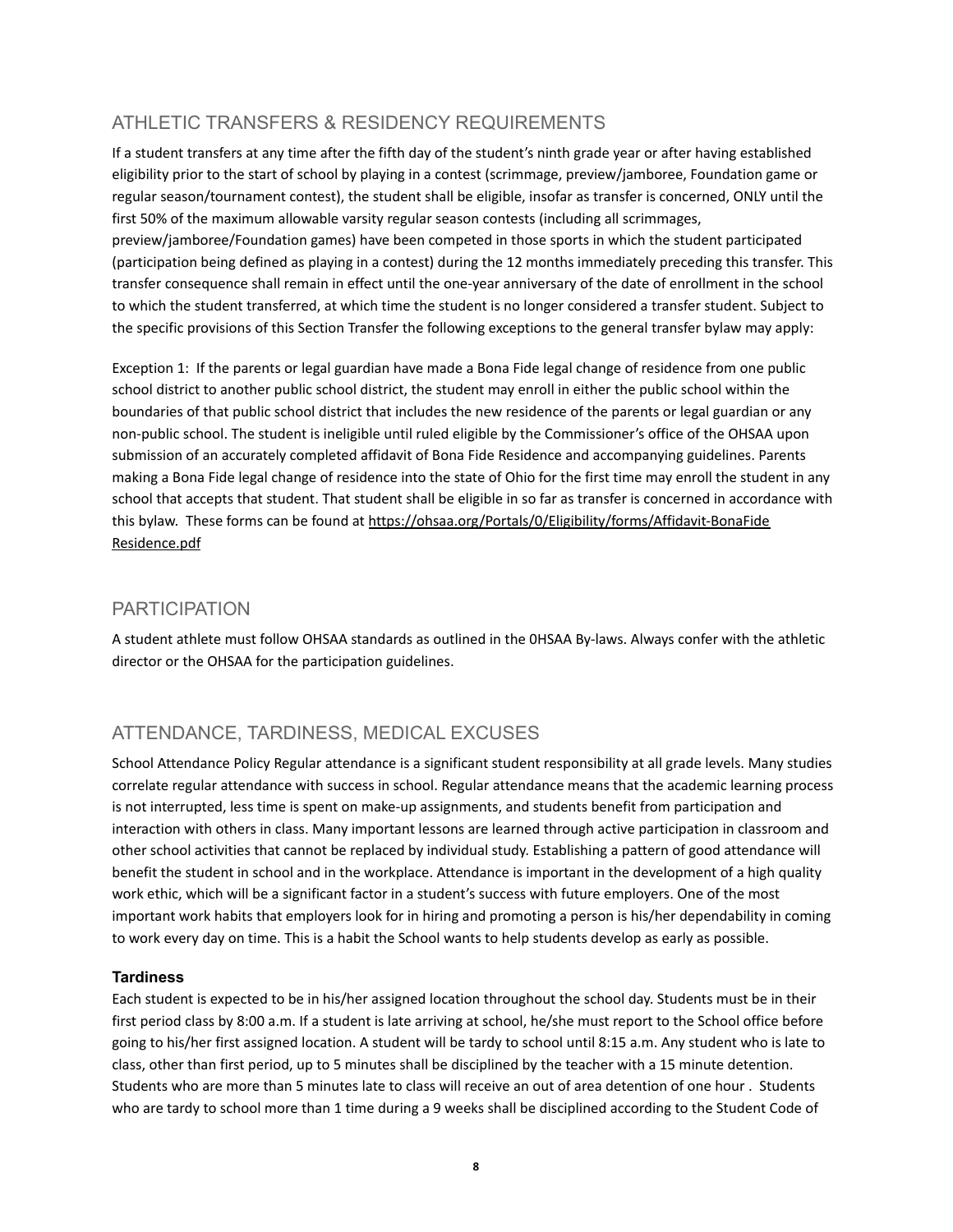Conduct. Tardy to school number 2 and 3 for a nine week grading period will result in assignment to after school detention for the amount of time they are tardy. Tardies to school in excess of three will be dealt with starting with 30 minute detentions and working up to Saturday school, alternative school and court referral.

#### **Medically Excused Absence**

Medically excused absence is any absence in which a medical note is provided to cover such absence. Two provisions apply:

- Medically Excused Absence awarded based on dates in which a student was excluded from school by a medical professional.
- Partial Medically Excused Absence awarded for routine medical appointments (dental, physical therapy, vision, wellness, etc.) in which the student was in attendance at school at least 50% of the school day.

Partial Medically Excused Absence notes must include the date and time of the medical appointment. All notes must be provided within 3 school days of the student's return to school. Only notes signed by a medical professional and on official stationery will be accepted. Failure to provide an acceptable medical note within the timeline, will result in the absence being processed in accordance with district attendance procedures including HB 410 calculations.

# WHAT MUST BE DONE BEFORE YOUR FIRST PRACTICE

The following items are to be completed by the athlete and parent/guardian before the first practice with any team:

- Take and pass physical examination and have supporting student, parent, and Dr. signatures on 0HSAA physical form
- Meet academic eligibility requirements
- Meet OHSAA residency requirements
- Meet age requirements
- Have an Ironton City School District Athletic Department packet completed and on file, student emergency medical form, Ohio department of health concussion acknowledgment form, Lindsay Law cardiac form, insurance form, acknowledgment of athletic handbook form, 0HSAA eligibility checklist.

### <span id="page-13-0"></span>WHAT MUST BE DONE BEFORE YOUR FIRST CONTEST

In addition to the above, the following items are to be completed by the athlete and parent/guardian before the first contest with any team.

- Have the team rules signed by the athlete, parents or legal guardians.
- Attend the OHSAA team parent/guardian meeting.
- Have athletic transfer filed and approved by the OHSAA (transfer students new to Ironton City Schools cannot compete in interscholastic contests until an athletic transfer is complete).
- Foreign exchange students must have completed appropriate 0HSAA forms.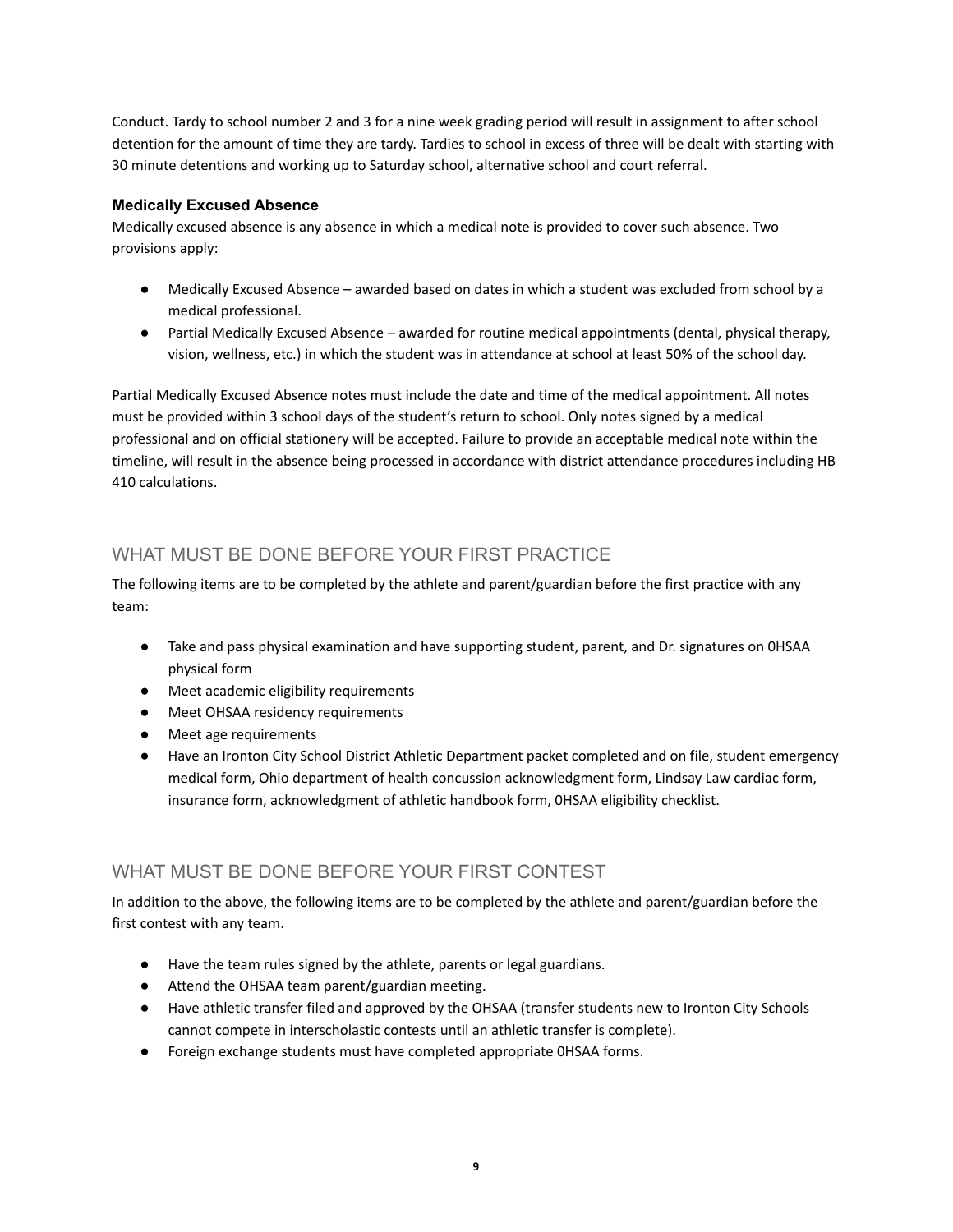### <span id="page-14-0"></span>PRACTICE & PARTICIPATION

A student athlete shall attend and actively participate in regularly scheduled practice sessions to be eligible for all school athletic competition. Each coach will have an attendance policy for his or her team and student athletes will need to adhere to this policy to participate on the team.

#### **Regular, Vacation, and School Closing**

- All team members are expected to attend all practices. Practice schedules during school vacations are set by the coach and only the coach can excuse an athlete from practice. Practice during a school closing time (snow etc.) are under the discretion of the administration.
- If an activity is planned by OHSAA, which is under no control of our school corporation, our students' participation will be reviewed to determine if attendance and participation is acceptable.
- All athletic practices are close to friends, parents and family members, unless otherwise stated by the coach

# <span id="page-14-1"></span>ATHLETIC TRAINER AND REPORTING INJURIES

The athletic department will assume no responsibility or payment for medical treatment for an injury incurred during play practices or contests. A state licensed athletic trainer is retained by the district for the purpose of treating injuries that are not severe enough to be referred to a doctor. All injuries are to be reported to the coach and the athletic trainer.

# CUT OFF DATE

Each sport will have a cut off date for being a member of the team. Usually, the date will coincide with the OHSAA guidelines. No one will be accepted on any team after the passing of the date.

# EQUIPMENT & UNIFORMS

All equipment issued to an athlete is expected to be returned in the same condition as when issued or the athlete is expected to compensate the Ironton Athletic Department for the loss or damage of equipment. Failure to return equipment or to compensate the school for lost or damaged equipment will result in forfeiture of all athletic awards for that sport. No athlete may practice or try out for another sport until all issued equipment has been turned in, all bills paid, and have been cleared by the previous sports coach. Remember that stealing or wearing stolen equipment is a violation to the code of conduct. Equipment may not be worn during the school day, at home, or on the streets without approval of the coach of that said sport.

### CONFLICTS BETWEEN ACTIVITIES AND DUAL SPORTS

Activities at Ironton High School share many students. From time to time there may be conflicts between times and activities and the athlete will have to make a decision as to which one to attend. Interscholastic sports at the high school level require a substantial time commitment, which usually extends Monday through Saturday from the first official day of practice until the end of the tournament series. A commitment to a high school athletic team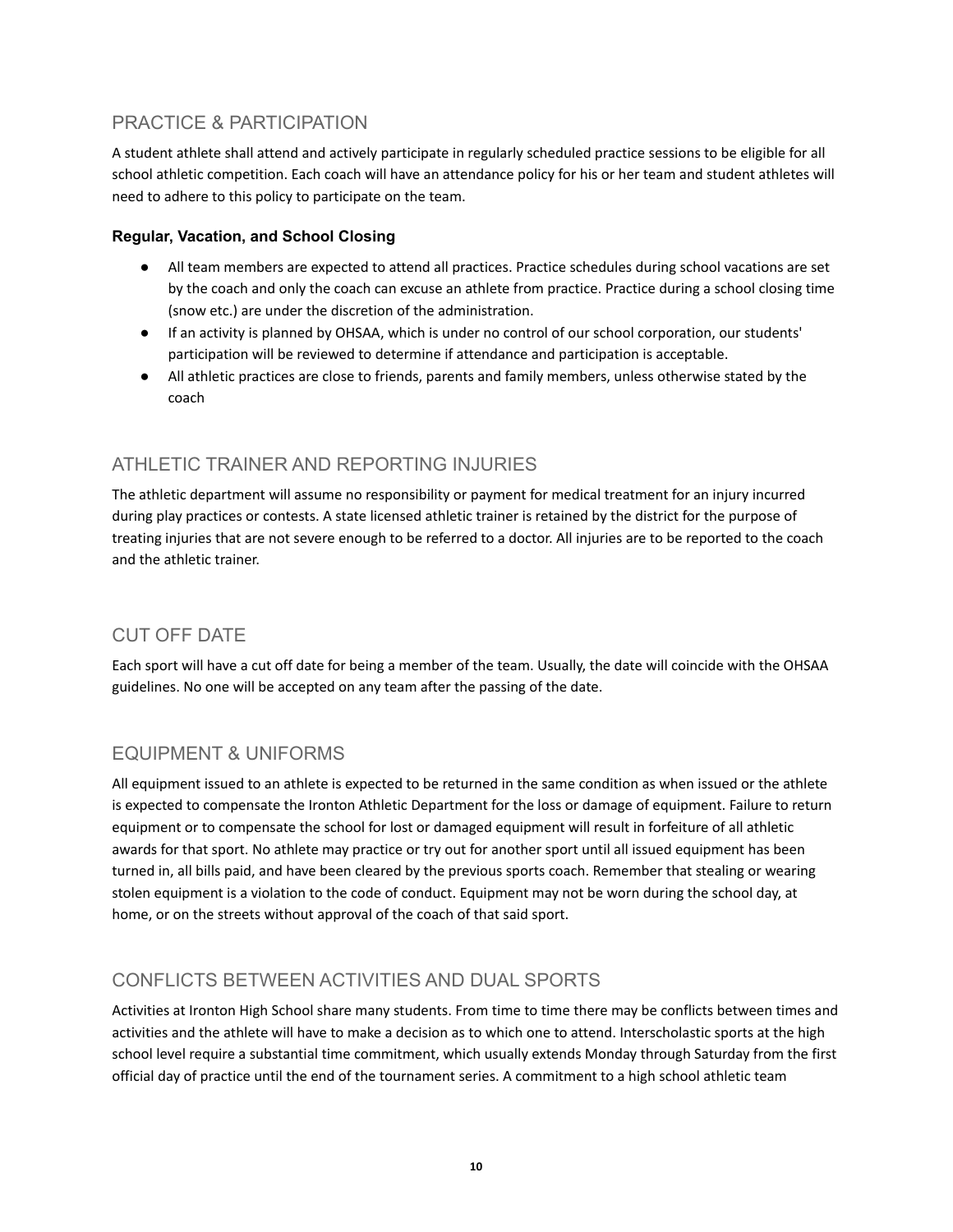indicates that all non-school conflicts will be resolved in favor of the high school team. This would not include such things as significant religious holidays, death in the family, etc.

If a conflict between school activities arises, the athlete should notify the coach and or sponsors involved. They in turn will attempt to resolve the conflict as adequately as possible. The general rule is that a contest takes priority over practice, if two competitions are involved the higher level of competition will take priority. If the conflict persists, the parties involved may contact the athletic director.

Student athletes wishing to play two sports during the same season must discuss this with the head coaches of the two teams involved. If both coaches are in agreement that the practice schedule and game schedules can be worked out then the student athlete may participate in both sports. The coaches involved must make sure that the parents are well aware of all the practice and game arrangements prior to the season beginning. Practice schedules will be worked out between the coaches involved. The athlete must meet the requirements of both sports. If the requirements are not met, the athlete may be removed from the sport(s). The coaches involved will also discuss the situation with the athletic director at the time of the initial request by the student athlete. The athlete will need to choose his or her primary sport, communicate with both coaches, and must attend all practices and games scheduled for that sport. One exception to this would be when an athlete has a game contest for the secondary sport and practice for the primary sport. The game/contest of the secondary sports supersedes practice of the primary sport.

### <span id="page-15-0"></span>CUTS/QUITTING A SPORT REMOVAL FROM A TEAM

If an athlete is cut from a team, he or she may join another team or program in that sport season. An athlete has until the first game to decide whether or not he/she wishes to stay out for that sport. If an athlete quits a sport during this time. He or she must practice two full weeks before he/she will be allowed to participate in another regular contest in a sport being held during the same season.

Any athlete quitting a sport following this period shall not be allowed to participate in that sport for the remainder of that season or participate in any other sport that is being played during that season. In addition, the athlete will be required to miss the first 25% of his or her games in the next sports season.

Any athlete that quits the team or is removed from the team for any reason during the season will not be permitted to go out for any other team of that sport season or participate in a practice, conditioning program, or weight room activity of any team preparing for an upcoming season.

The end of the sport season is defined as a day following the last scheduled contest for all teams other than varsity; for all OHSAA tournament roster teams, the date that a team is eliminated from the state tournament is considered the conclusion of a sports season.

### <span id="page-15-1"></span>TEAM SELECTION POLICIES

Coaches of the sports at Ironton City Schools have their own policy on how they will choose their teams. In some sports, cutting a team down to a manageable size is a necessity. Coaches will explain their policy to candidates for their team at the first meeting.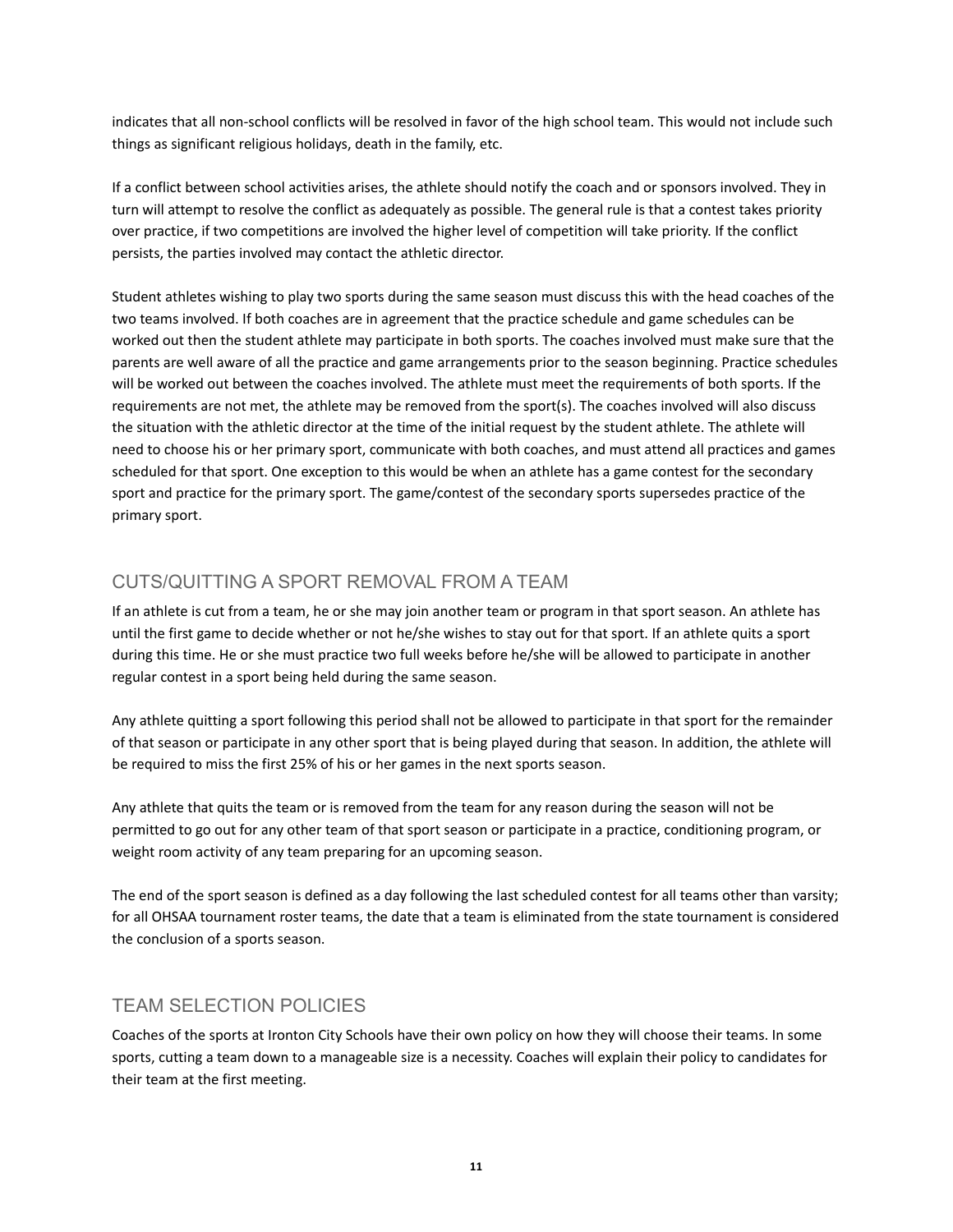### <span id="page-16-0"></span>**CHEERLEADERS**

Ironton City School cheerleaders are representatives and ambassadors for our school. In addition to promoting spirit and sportsmanship, they serve as positive role models for the youth of our community. All requirements for participation which apply to the other athletes such as physicals, conduct, tutoring etc. also apply to cheerleaders.

Cheerleaders are selected in the spring by the cheerleading coaches and or certified cheerleader judges. The procedure for selection of cheerleaders is established by the coach and or athletic director. The cheerleaders cheer primarily at football games, boys basketball games; however they are also occasionally assigned to other sports and related activities.

Cheerleaders must successfully complete the entire school year to count as one sport. Cheerleaders may participate in OHSAA sanctioned sports during the year while a member of the cheer squad. The dual sport policy applies to cheerleaders if they are also a member of a sports team. Failure of the cheerleader(s) to participate in all assigned activities unless released by the coach and or athletic director will result in dismissal from the squad.

# **TRANSPORTATION**

The time on the bus is an important time for many reasons. All athletes are expected to travel to and from away contests with the team. In the event that is necessary to provide alternate transportation, the following policies are in place:

- Students will NEVER be permitted to leave with another student or anyone other than their own parent/guardian.
- Coaches are permitted to set their own rules pertaining to how many times per season a parent/guardian may take a child home after away games. The parent/guardian may sign out their student in a direct face-to-face conference with the head coach after the contest, if and only if, a 24 hour prior notice has been arranged with the coach, athletic director, and building principal. Then, upon signing their child out after the contest the parent/guardian takes custody and full responsibility for transporting him or her home. The school district is released from all liability at that point.
- In the event of an emergency or extremely unlikely occurrence when it is absolutely necessary for the parent/guardian to transport a student from the contest, permission must be granted by the principal or game administrator. The parent/guardian taking the student signed them out in a direct face-to-face conference with a head coach after the contest. The parent/guardian takes full responsibility for transporting the student home or to another destination. The school district is released from all liability at that point.

### GROOMING AND APPEARANCE

Ironton City School athletes act as representatives of the school and community and therefore are required to exhibit a well groomed and appropriate appearance. The principal and athletic director will determine athletic department guidelines as needed concerning the appropriateness of styles within the context of safety and accepted social norms.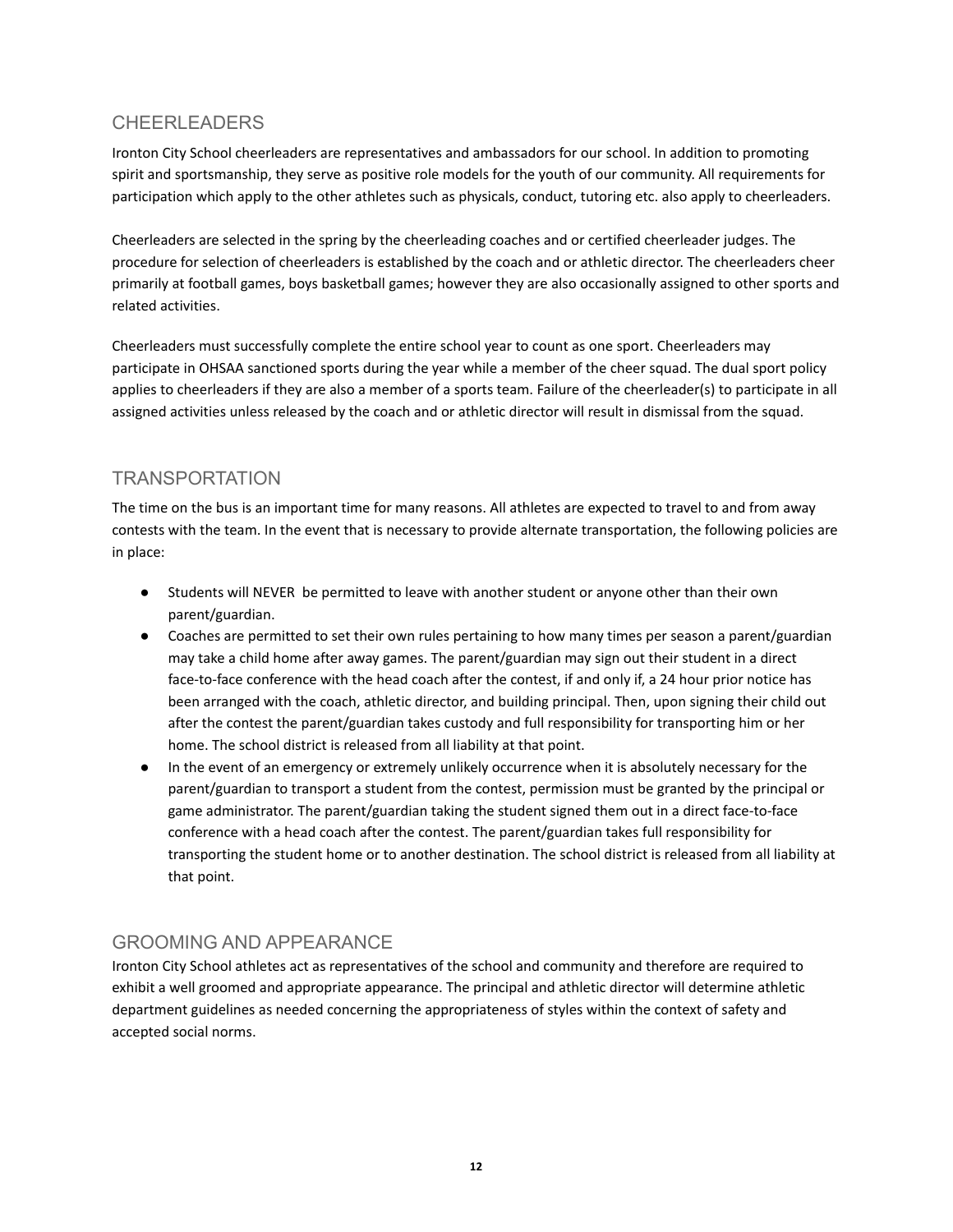#### SUMMER PROGRAM PARTICIPATION

Summer program participation is an opportunity for athletes to improve their conditioning and athletic skills. Athletes are encouraged to take advantage of these programs. In order to participate in the summer programs, athletes should submit a valid physical examination.

#### WEIGHT ROOM

The weight room is available for teams to use before and after school scheduled by the athletic director. No student should use the weight room facilities without adult supervision. No food or drinks are allowed in the weight room. Teams must sign up for times with the athletic director to use the weight room while they are "in season" and during the "off-season". Weights should be returned to the racks before athletes leave the area, and all equipment cleaned before leaving the weight room. Inappropriate use of the weight room will cause the athlete to be suspended from the facility for a period of time set forth by the athletic director.

### PRE-SEASON PARENT MEETING

At the beginning of each sport season the athletes and their parents are asked to attend an OHSAA required meeting with the coaches of their sport to be informed of the specific rules and policies that pertain to that particular sport.

### **ATHLETIC AWARDS**

Awards are an integral part of most activities. They exist to reward, indicate belonging and show commitment to the cause. Awards are important and the Ironton Athletic Department recognizes athletes with a wide variety of earned rewards. It is always very important to keep awards in perspective.

Inappropriate awards indicate a disregard for the true meaning of sport while too few can indicate a feeling of non-importance. In reality, awards cannot truly show what has been gained from competing in athletics…. the development of loyalties, the commitment to a cause, learning about one's limits and representing one school, community, family, and self.

Varsity letters are issued by the different requirements set forth by the head coach of each sport. Varsity letters must include a completion of the season in good standing with the team unless the season ended by injury, which occurred during the season of the sport participated.

# **COMMUNICATION**

Appropriate lines of communication are vital to all parties involved in high school athletics. Concerns are best handled and resolved as close to their origin as possible. The staff should be given the opportunity to consider the issue and address the concerns. A complaint about school personnel will be investigated fully and fairly however no such action will take place until it is in writing and signed. Anonymous complaints will be discarded. But parenting and coaching are extremely difficult locations. By establishing an understanding of each position, we are better able to accept the actions of the other and provide greater benefits to student athletes. As parents, when your son or daughter becomes involved in the program, you have the right to understand expectations are placed on your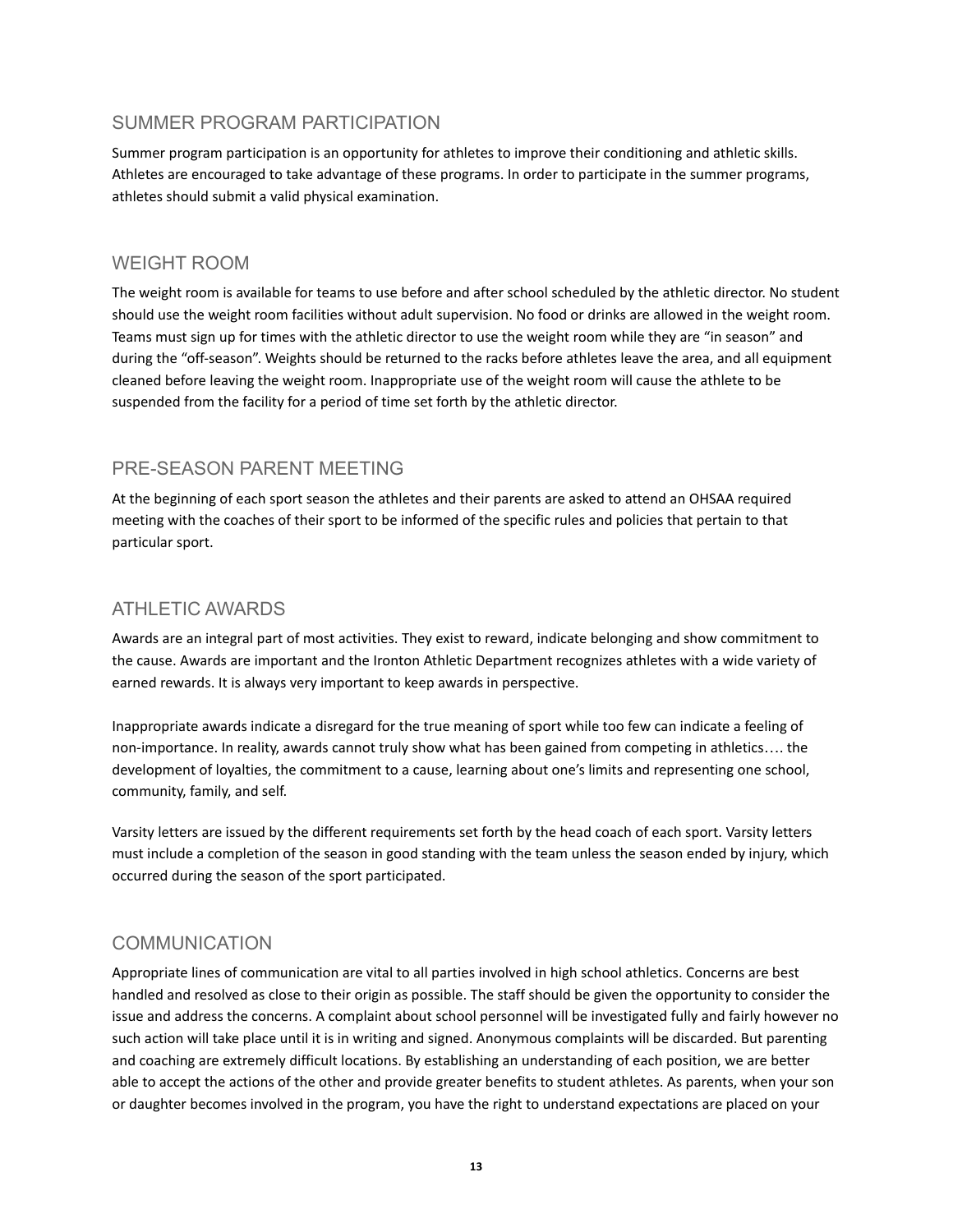child. This all starts from clear communication from the coach of your son or daughter. As your child becomes involved in the various athletic programs of Ironton City Schools, it is our hope that he or she will experience some of the most rewarding moments of his or her life. It is important to understand that things may not always go as your child wishes. At these times, discussion with the coach may be desirable in fact encouraged to clear up the issues and avoid any misunderstanding.

It is very difficult to accept your child not playing as much as you may hope. Coaches are professionals. They make judgment decisions based on what they believe to be the best for all students involved. It is imperative that certain matters be left to the discretion of the coach.

- Playing Time
- Play Calling
- Position Assignments
- Team Strategy
- Matters concerning other student athletes

#### **Procedure to Follow if You Have a Concern to Discuss with a Coach**

There are situations that may require a conference between the coach and a parent. Such a meeting is encouraged when necessary. It is important that both parties have a clear understanding of the other person's positions. Each would be willing to listen. The following procedure should be followed to help promote a resolution to the issue

- Contact the Coach the day after a contest to set up an appointment.
- If a coach can not be reached after a reasonable time, call the Athletic Director. An Appointment will be scheduled with the coach and arranged for you.
- Important: Please do not attempt to confront a coach before, during, or after a contest or practice session. These can be emotional for both the parents and the coach. Meetings of this nature do not promote resolution.

#### **Appropriate Concerns to Discuss with Coach**

- The treatment of your child mentally and physically
- Ways to help your child improve
- Concerns about your child's behavior

#### **Proper Chain of Communication**

- 1. The Coach
- 2. Athletic Director
- 3. Principal
- 4. Superintendent
- 5. Board of Education

#### THE NEXT STEP

What can a parent do if the meeting with the coach does not provide a satisfactory resolution? A total agreement may not always be reached, most often such a meeting provides the opportunity for productive discussion and better understanding. If the parent desires further communication, please call the athletic director.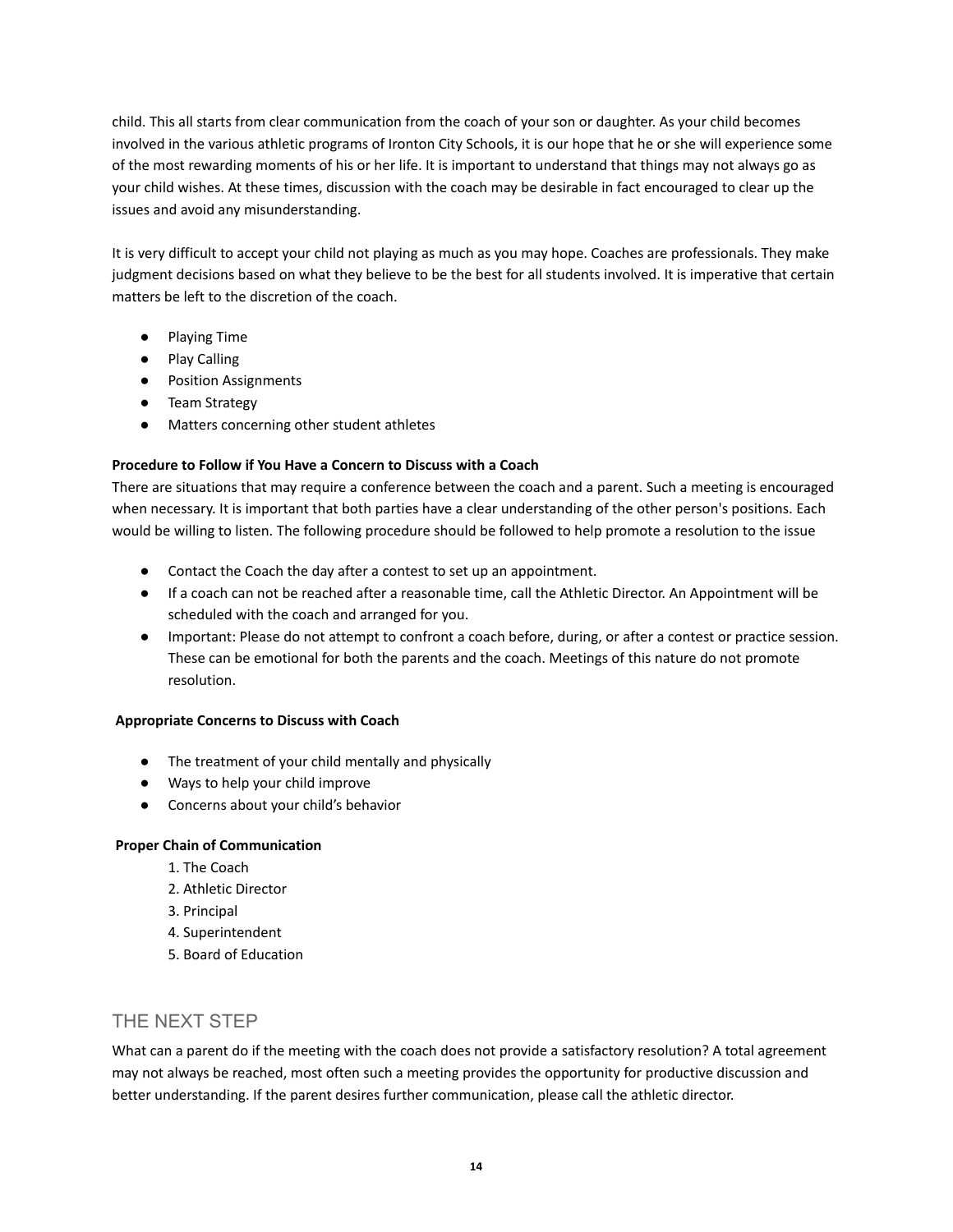# SPORTSMANSHIP PHILOSOPHY AND GUIDELINES

The Ironton Athletic Program, 9-12, should provide a variety of experiences to aid in the development of favorable attitudes in students that will prepare them for adult life in a democratic society. The interscholastic athletic program shall be conducted in accordance with existing Board of Education policies, rules, and regulations. While the Board of Education takes great pride in winning, it does not condone "winning at any cost" and discourages any and all pressures that might tend to neglect good sportsmanship and good mental health. At all times, the athletic program must be conducted in such a way so as to justify it as an educational activity.

The Ironton City Schools Athletic Department believes that interscholastic competition involving member schools of the Ohio High Schools Athletic Association should be governed by the basic principles of good sportsmanship. This document has been prepared to ensure that all participants have a common understanding of those basic principles. We believe that participation is more important than winning. We believe that students should be coached to play to the best of their ability and to understand that to play well is to play honorably. The promotion of sportsmanship is the obligation of all school personnel and is directed to the behavior of spectators, coaches, and employers.